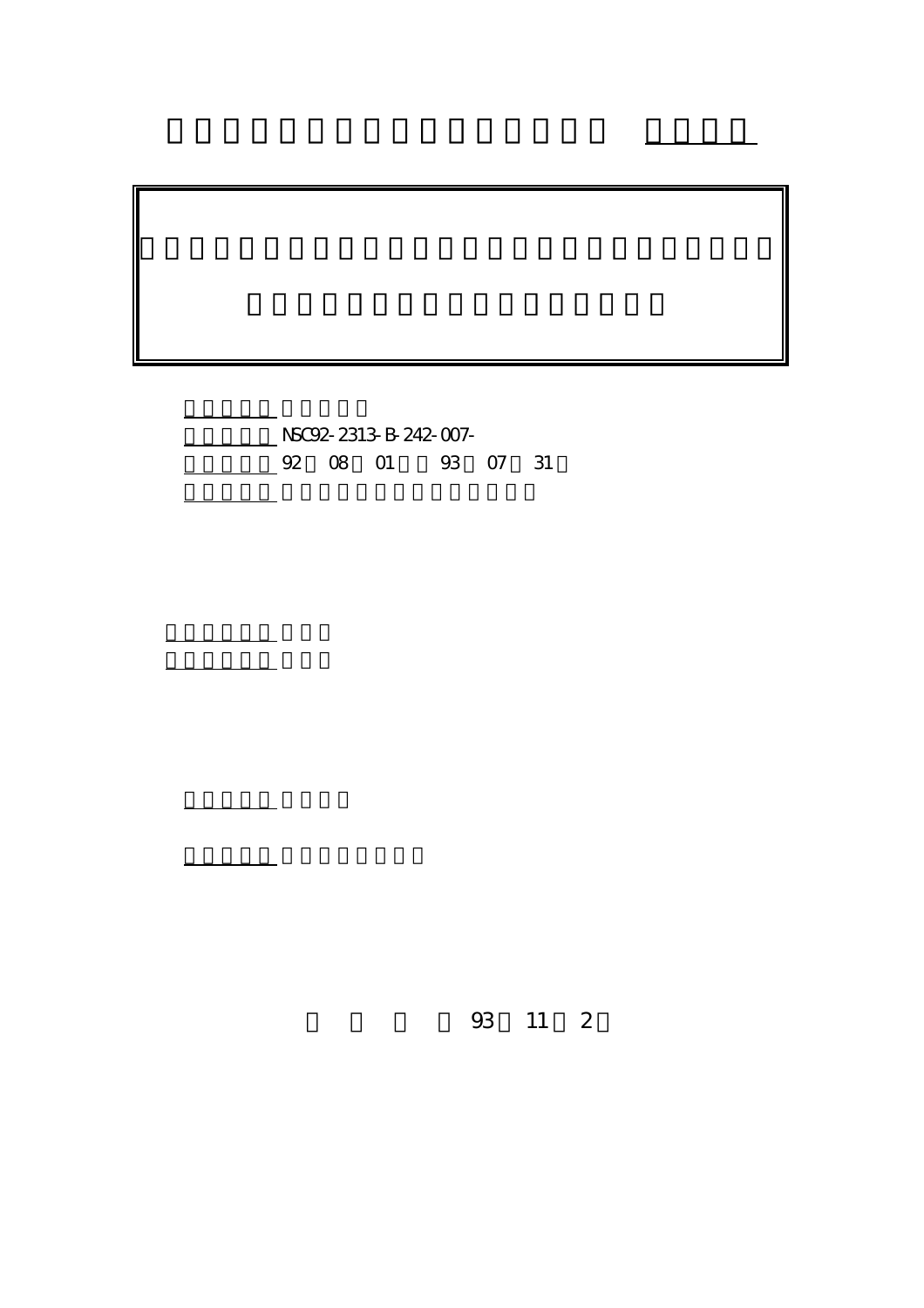# 行政院國家科學委員會補助專題研究計畫 ■ 成 果 報 告 期中進度報告

利用生物吸附劑幾丁聚醣移除及回收水溶液中之銅、鎬、鋅及鎳離子:

吸附行為與操作參數之影響

計書類別: 個別型計書 □ 整合型計書 計畫編號: NSC 92-2313 -B-242-007-執行期間:92 年 8 月 01 日 至 93 年 07 月 31 日

計畫主持人:林國雄

共同主持人:鍾竺均

計畫參與人員: 傅紹通、周世豐、黃議德、呂俊宏

成果報告類型(依經費核定清單規定繳交):■精簡報告 □完整報告

本成果報告包括以下應繳交之附件:

- □赴國外出差或研習心得報告一份
- □赴大陸地區出差或研習心得報告一份
- □出席國際學術會議心得報告及發表之論文各一份

□國際合作研究計畫國外研究報告書一份

處理方式:除產學合作研究計書、提升產業技術及人才培育研究計書、列 管計畫及下列情形者外,得立即公開查詢 □涉及專利或其他智慧財產權,□一年□二年後可公開查詢

執行單位:輔英科技大學環境工程與科學系

中 華 民 國 93 年 10 月 31 日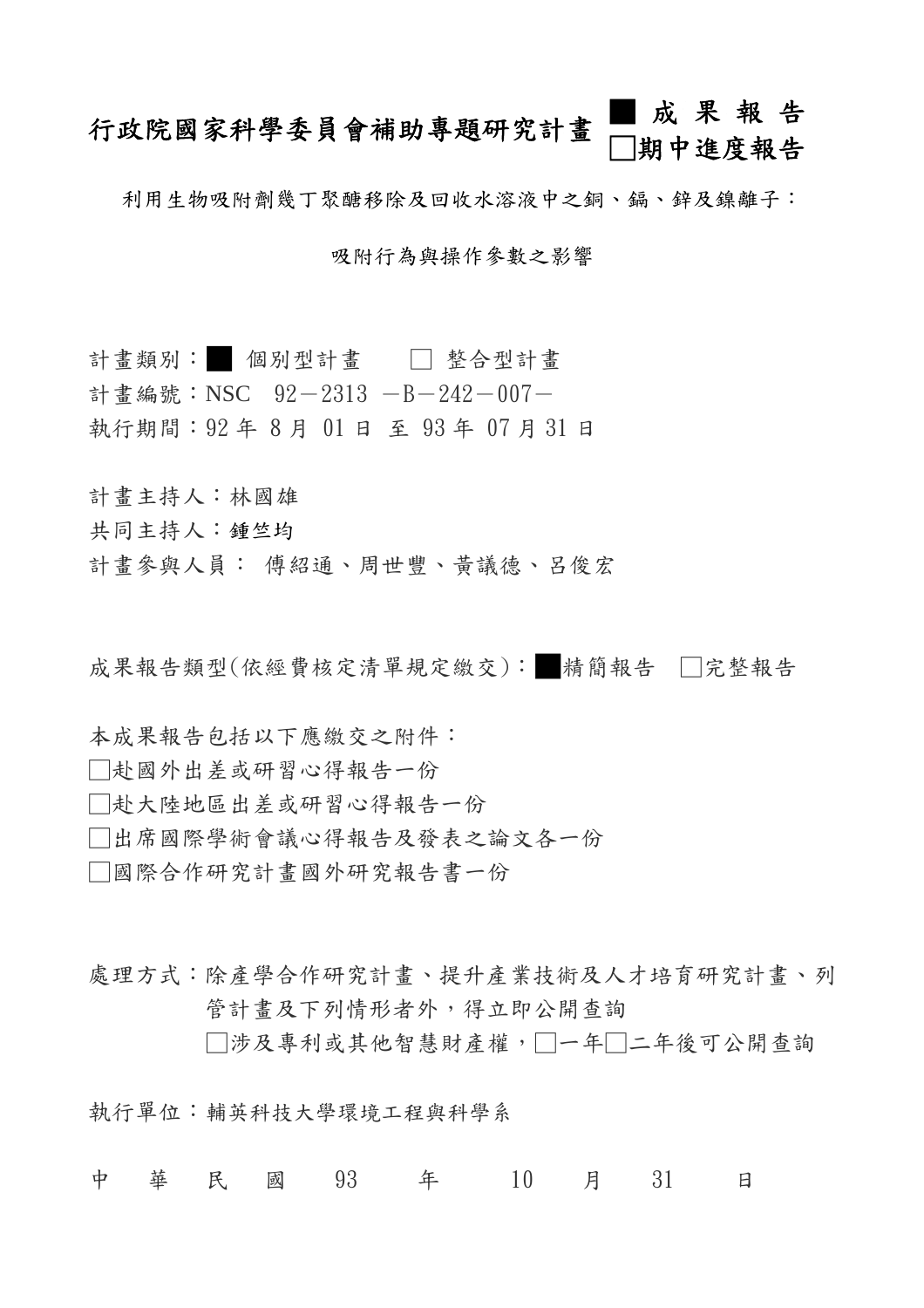#### 中文摘要

本研究以生幾丁聚醣、交聯幾丁聚醣及交聯膠體顆粒進行水溶液中重金屬的吸附動力學 與平衡吸附行為之探討。在動力吸附實驗方面,不論高或低初金屬離子濃度情形下,二階動 力模式皆適於描述幾丁聚醣吸附劑對金屬離子的吸附。生幾丁聚醣最終吸附量在高初濃度時 約為交聯幾丁聚醣之四倍,低初濃度時約為 2-3 倍。模式計算之初吸附速率(Vo, mmol.g<sup>-1</sup>min<sup>-1</sup>) 與初濃度及吸附劑有關。在各 pH 值下,恆溫吸附結果顯示 Freundlich 及 Langmuir 方程式皆 能描述吸附行為,pH 值愈高其吸附愈佳,在 pH=5 時,生幾丁聚醣對 Cu<sup>2+</sup>吸附可達 1.52mmol.g-1。吸附劑吸附金屬離子能力順序為生幾丁聚醣>交聯幾丁聚醣>交聯膠體顆粒。 金屬離子在不同吸附劑之吸附量順序約為 $Cu^{2+}$ > $Ni^{2+}$ > $Cd^{2+}$ > $Zn^{2+}$ 。

關鍵詞:幾丁聚醣、交聯

#### 英文摘要

The purpose of this study was to compare the adsorption effect of chitosan flakes, cross-linked chitosan and cross-linked chitosan beads. With these adsorbents, the equilibrium and kinetic of adsorption of  $Cu^{2+}$ ,  $Zn^{2+}$ ,  $Cd^{2+}$  and  $Ni^{2+}$  in an aqueous solutions were explored. Pseudo-second-order equation was suitable to describe adsorption kinetics of the metal ions for the three adsorbents at higher and lower initial concentrations. The adsorption capacities of chitosan flakes were 4 and 2-3 times of which by cross-linked chitosan at higher and lower initial concentrations, respectively. The initial adsorption rate  $(V_0, \text{ mmol.g}^{-1} \text{min}^{-1})$  calculated from pseudo-second-order was related to initial concentrations and types of adsorbents. From the adsorption isotherm, the experimental data fitted well with Freundlich and Langmuir equations at any pH. The larger pH caused to the higher adsorption capacity in a period of 24 hr. At pH=5, the adsorption capacity of  $Cu^{2+}$  was reached to 1.52 mmol.g<sup>-1</sup> for chitosan flakes. Of theses adsorbents, the metal ions affinity were obtained in the order chitosan flakes  $>$  $\cos$ -linked chitosan $>$  cross-linked chitosan beads. On the other hand, the studied adsorbents adsorbed the metal ions in the order  $Cu^{2+} > Ni^{2+} > Cd^{2+} > Zn^{2+}$ . Keywords: chitosan, cross-linked

## 一、前言

台灣地區近年來工業發展迅速,重金屬的污染已成為我們最關切的問題之一。由於重金 屬廢水的排放會經由排水系統而流入天然水域中﹐可能造成水生環境 (Aquatic environment) 及土壤環境的污染(Pollution),甚至經由土層淋洗(Leaching)向下移動﹐而污染地下水或飲用 水。重金屬污染的處理不同於一般的有機物污染,無法藉由生物或化學氧化法將其降解為無 害物質;相反地,只能以回收或使成穩定之固體去除之。如同有機污染物,重金屬污染若以 微量存在時,去除起來相當的困難。傳統電鍍廢水的處理藉由中和沉澱法去除重金屬,氰化 物則以鹼氯法分解。重金屬因受金屬氫氧化物溶解沉澱平衡的限制,無法達到放流水的標準, 並且,沉澱效率易受螯合劑的存在而影響。另外,受重金屬污染土壤整治復育時,經常採用 酸洗法或淋洗法,此法基本原理是以酸性水溶液或是加入介面活性劑的水沖洗受污染的土 壤,而將附著於土壤結構的污染物洗出。沖出的水因含有污染物質,故仍需由位於地下水層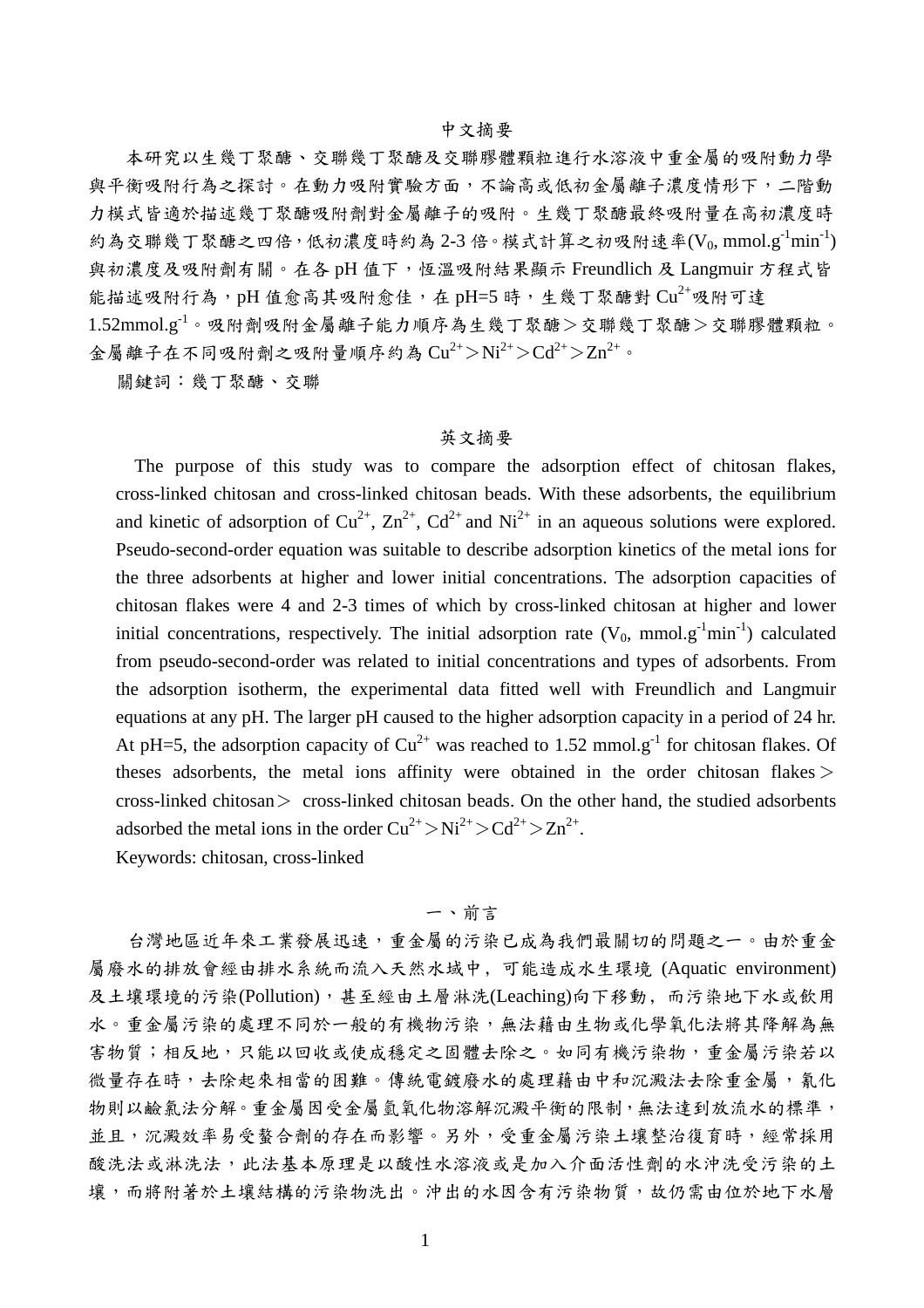底部或位於下游處的收集系統匯集,再抽至地表予以處理。對於上述受污染之表面水及地下 水,若考慮其處理成本及處理效率,吸附法被認為是現階段最能有效處理重金屬的方法之一。 因此,發展一個新而有效的吸附劑,以處理這些污染物是刻不容緩的事情。

目前常見的重金屬吸附劑有活性碳、活性鋁、離子交換樹脂及生物吸附劑(Biosorbent)。 此外,對於無機物的吸附,活性碳必需再添加錯合劑(Complexing agent)始能改善其處理效 果;活性鋁在低 pH 值下, 鋁會溶出而污染放流水;離子交換樹脂是目前處理重金屬中最有 效的吸附劑,但是其高單價的缺點往往使其回收價值降低。近年來許多的低價值吸附性材質, 從微生物質體到工業、農業、漁業廢棄物所衍生之副產物皆可應用。一般來說,某些吸附劑 之所以稱為低價值,其應具備某些條件,如製程簡單、在自然界中存量豐富、或者其為某工 業之副產品或廢棄物,基於上述觀點,幾丁聚醣(Chitosan)相當符合經濟實惠的需求。最近的 研究顯示,在甲殼類(Crustacean)漁獲生產加工過程產生之外殼(Shell),對某範圍內之重金屬 (Heavy metal)離子具有表面結合之特殊性質。甲殼類外殼所具有的金屬離子結合能力應歸功 於幾丁質(Chitin)與幾丁質去乙醯基衍生之幾丁聚醣(Chitosan) 的存在。幾丁質為一均質聚合 物,它包含β-(1-4)-linked *N*-acetyl-D-glucosamine 殘基,幾丁聚醣為一種天然的陽離子型高分 子聚合物,可由幾丁質以強鹼溶液去乙醯化(Deacetylation)製備而成,其具有較穩定的物理 化學性質,因而增加了其重金屬處理的優越性。

#### 二、研究目的

雖然幾丁聚醣吸附重金屬已有許多研究被報告,但對於實際重金屬污染廢水處理仍未成 熟。這些關於重金屬吸附容量的研究大多以生幾丁聚醣、幾丁質以及將特殊官能基接於幾丁 聚醣為之。官能基接合(Grafting)而增進吸附效能可分為兩種機制:其一為增加新的吸附位 置,其次為促進吸附劑材料之擴散,在生幾丁聚醣中,金屬離子的擴散由於低孔隙率與高結 晶性質而大大地降低,所以應考慮研發其他幾丁聚醣材質,以促進溶質易於進入顆粒中心而 增進吸附容量。幾丁聚醣容易溶於有機酸或礦酸中,這一點對於工業廢水處理相當不利,因 此化學修飾過程應該使用來強化幾丁聚醣材質的化學與機械性質。本研究挑選目前列於國內 重金屬污染管制重點的鎘、銅、鋅、鎳為對象,以幾丁聚醣進行水溶液中重金屬移除效率之 探討。以批次(Batch)方法探討不同幾丁聚醣材質對個別重金屬離子的吸附動力學(Sorption kinetics)與恆溫吸附 (Sorption isotherms),由吸附恆溫方程式計算最大吸附量,比較不同重 金屬離子的吸附程度及移除效率,評估不同幾丁聚醣材質及 pH 對金屬離子吸附的影響,期 能提供充份的重金屬固/液分佈的數據,有助於處理重金屬水溶液實際操作系統設計所需資 訊。

#### 三、文獻探討

幾丁聚醣與金屬的吸附行為在國外國內皆有多位學者進行相關之研究。Jansson-Charrier 等人研究 Vanadium(IV)在幾丁聚醣的吸附動力學與平衡,以 pH、金屬初濃度、幾丁聚醣顆粒 大小及攪拌速率為調變參數,結果發現攪拌速率對整體吸附效能沒有影響,但是其他三個參 數對 Vanadium(IV)吸附動力學與平衡有很大的影響。幾丁聚醣吸附作用只發生在表面,擴散 作用包括外部擴散(External diffusion)與顆粒內 (Intraparticle)擴散,但是擴散作用侷限於 顆粒表面的薄層,若顆粒愈大則達吸附平衡的時間就愈長[1]。若是將幾丁聚醣經由某種方式 的修飾,將可以降低擴散的障礙而增加有效的吸附位置,並提高其吸附金屬之容量,而適當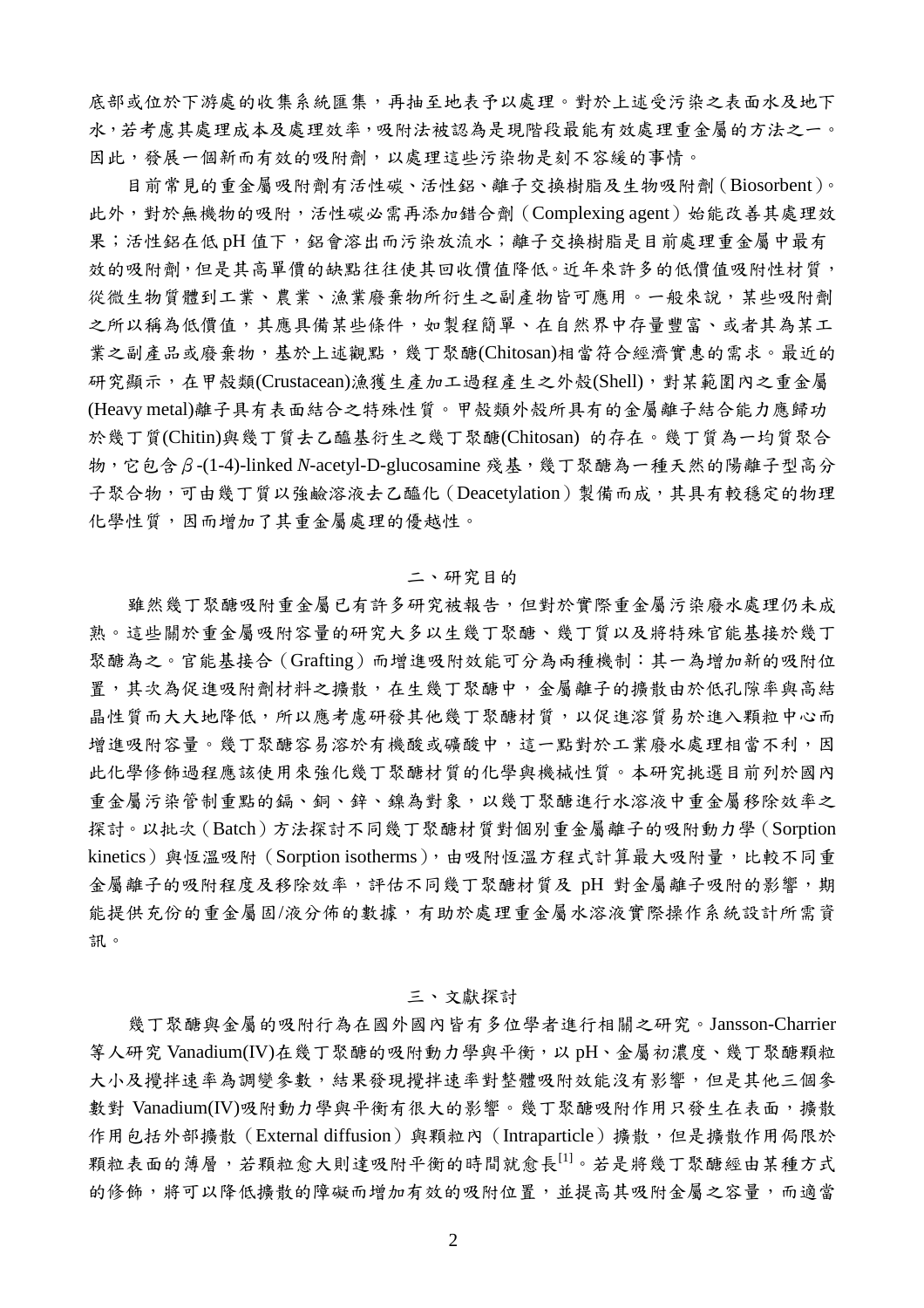調整溶液 pH 將可提升幾丁聚醣對重金屬的吸附容量[1-6]。Inoue 等人發現銅離子(II)在幾丁 聚醣之吸附分佈比值(固態濃度/液態濃度)在 pH 4-5 時迅速提昇[3]。Guzmán 等人以幾丁聚 醣研究其移除釩之效率,發現在適當的條件下(pH=3)吸附容量可以到達400-450mgV/g,在 酸性溶液中,幾丁聚醣的-NH2 可以被質子化為-NH3<sup>+</sup>, 釩酸根陰離子會和相對離子  $\sim$  (Counterions) 交換而吸附於-NH<sub>3</sub>+位置<br/>[7]。Peniche 等學者指出,以幾丁聚醣吸附汞金屬所得 的吸附等溫線,非常符合蘭牟爾方程式(Langmuir equation)。然而,在高濃度受質的情況下, 多層吸附的型態可能會發生,伴隨著吸附量再次增加<sup>[8]</sup>。Dzul Erosa 等人研究幾丁聚醣對鎘的 吸附動力學與平衡, 鎘的吸附容量可以超過 150mg/g, 吸附動力學與平衡深受溫度 (10-40℃) 或攪拌速率(60-340rpm)影響。吸附容量隨顆粒愈大而降低,雖然顆粒愈小可縮短到達平衡 的時間,但是也會降低外部及內部擴散係數達一個級數,外部質量傳輸係數在不同條件下其 範圍為  $0.8 \times 10^{-5}$ m/s 到 5.6 $\times 10^{-5}$ m/s 不等,對幾丁聚醣碎片而言,其內部擴散係數在  $0.1 \times 10^{-12}$ m<sup>2</sup>/s 到 7.7×10<sup>-12</sup>m<sup>2</sup>/s 之間,但對膠體顆粒而言,其內部擴散係數會增加到 5×10<sup>-12</sup>m<sup>2</sup>/s 和 1×10<sup>-10</sup>m<sup>2</sup>/s 之間,戊二醛交聯會減少螯合位置的有效性而導致鎘吸附量嚴重的降低<sup>[9]。</sup>Evans 等人以螃蟹 殼經處理後得幾丁聚醣,三種幾丁聚醣顆粒平均直徑分別為 0.65、1.43、3.38mm,平均孔隙 直徑範圍為 300~540Å,而比表面積大約  $30 \text{m}^2/\text{g} \circ \text{h} \cdot \text{x}$ 實驗發現平衡吸附類似 Freundlich 關 係,而且與顆粒大小無關,這說明吸附發生在孔隙中而非表面 [10]。Wan Ngah 等人研究幾丁 聚醣與交聯幾丁聚醣的膠體顆粒對銅離子的吸附,幾丁聚醣膠體顆粒交聯形式有 glutaraldehyde (GLA)、epichlorohydrin(ECH)、ethylene glycol diglycidyl ether(EGDE) 等 三種,這些交聯膠體顆粒皆不溶於酸性或鹼性水溶液中。銅離子的吸附最佳條件均為 pH =6 時,恆溫吸附顯示銅離子能有效地被不同形式幾丁聚醣移除,恆溫吸附數據也可以 Langmuir 模式充分說明。銅離子的吸收量分別為 80.71mg/g(Chitosan bead)、59.67mg/g(Chitosan-GLA bead)、62.47mg/g (Chitosan-ECH bead)、45.94mg/g (Chitosan-EGDE bead)<sup>[11]</sup>。

#### 四、、研究方法

(一) 吸附劑製備

為比較不同幾丁聚醣吸附劑之吸附能力、經濟效益、機械強度抗性及再生性,我們選擇 下列幾種幾丁聚醣吸附劑來進行實驗。本研究之生幾丁聚醣(60 mesh)之去乙醯化程度90%, 並以滴定方法測得 pKa=6.3。其他幾丁聚醣材質製備如下:

- 1. 1mL 戊二醛(50% in water)和 1g 幾丁聚醣加入 20mL 的去離子水或超純水中反應 78 小時者為戊二醛交聯。
- 2. 先將 2g 幾丁聚醣溶於 5% (v/v) 醋酸,再以注射針頭逐滴滴入 0.5M NaOH 中便獲得 膠體顆粒。此顆粒風乾後浸入 0.05M 戊二醛溶液中 24 小時,去離子水清洗風乾後得 戊二醛交聯膠體顆粒。
- (二) 吸附動力實驗

銅,鎘,鋅,鎳(以 1000mg/L 標準溶液)濃度分別為  $2 \times 10^{-4}$ M 及  $1 \times 10^{-3}$ M,三角燒瓶中之 重金屬溶液其體積  $100$ mL, pH 控制在約 5.0 左右 (以 HCl、NaOH 調整)。加入吸附劑  $0.1g$ , 在 25℃下, 120rpm 恆溫振盪,適當時間取樣直到四小時為止,取樣後以 0.45μm 醋酸鹽纖維 濾紙過濾後,以原子吸收光譜儀(A.A)測定水溶液中之重金屬濃度。吸附量計算以質量平衡為 準,溶液中重金屬減少之量計為吸附之量。

(三) 恆溫吸附實驗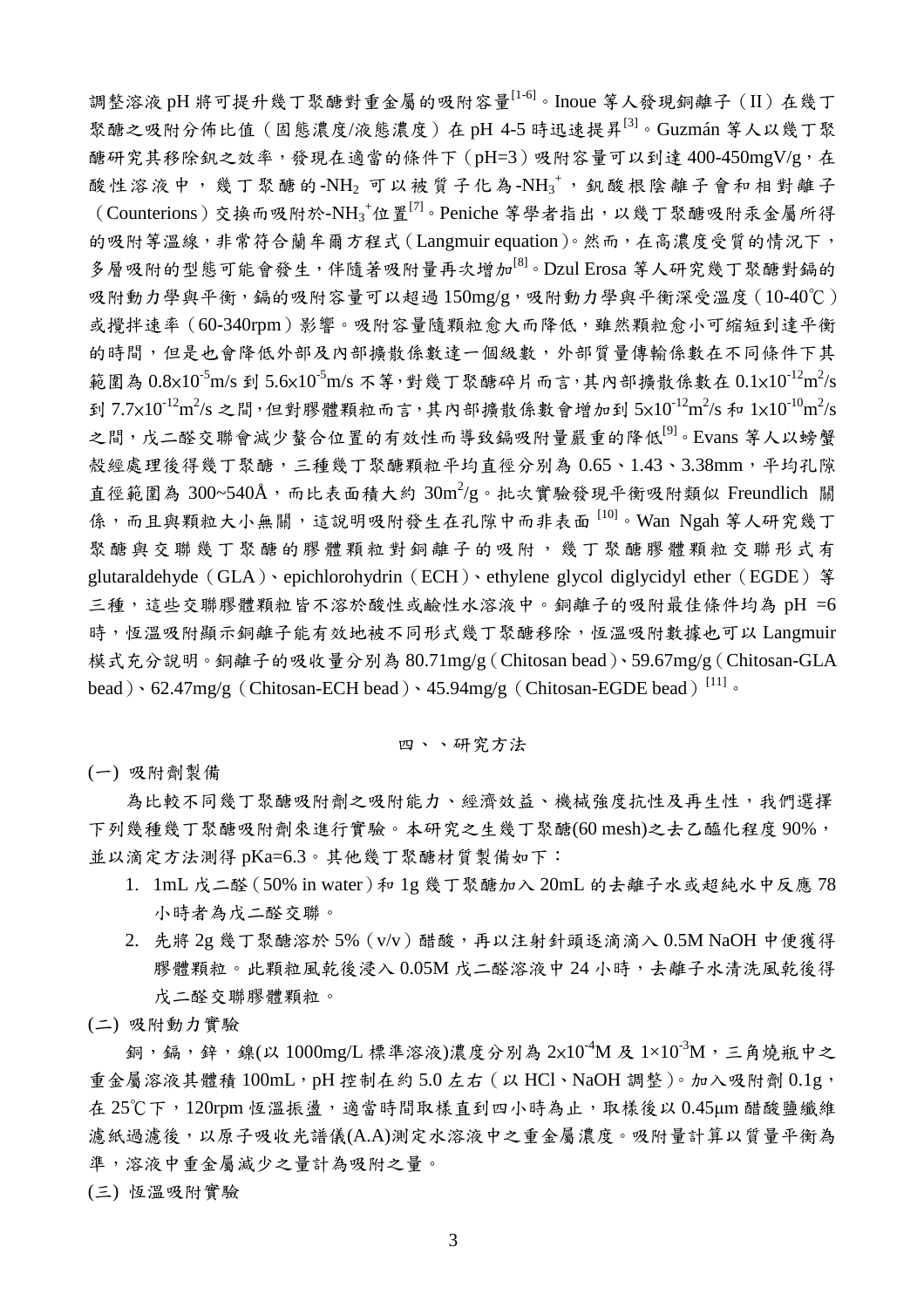重金屬濃度分別約 5-6 種高低不同濃度溶液,每種重金屬恆溫吸附實驗其 pH 值調整至 2、3、4、5,以觀察 pH 對吸附之影響。不同重金屬濃度溶液體積 100mL 加入吸附劑 0.1g, 在 25℃下,120rpm 恆溫振盪,24 小時後採樣測定 pH 值(觀察氫離子濃度變化),並測定水 溶液中之重金屬濃度。

(四) 吸附模式

動力吸附實驗數據以二階動力模式(Pseudo-second-order equation)描述,恆溫吸附實驗數 據以 Freundlich 及 Langmuir 方程式描述。

#### 五、結果與討論

(一) 在動力吸附實驗方面

圖一及圖二說明不論高或低初金屬離子濃度下,二階動力模式皆適於描述幾丁聚醣吸附 劑對金屬離子的吸附,其 r2皆高於 0.980。生幾丁聚醣最終吸附量在高初濃度時約為交聯幾丁 聚醣之四倍,低初濃度時約為 2-3 倍。模式計算之初吸附速率(Vo, mmol.g<sup>-1</sup>min<sup>-1</sup>)與初濃度及 吸附劑有關。整體言之, $Cu^{2+}$ 具有最高之吸附。

(二) 恆溫吸附實驗方面

在各 pH 值下,恆溫吸附結果顯示 Freundlich 及 Langmuir 方程式皆能描述吸附行為(圖 三至圖五),但高 pH 值時 Freundlich 模式比較適合,這也說明氫離子競爭作用不僅影響金屬 離子吸附量也影響其吸附行為。Langmuir 方程式計算之最大吸附量(qm)列於表一,其結果說 明 pH 值愈高其吸附愈佳,在 pH=5 時,生幾丁聚醣對  $Cu^{2+}$ 吸附可達 1.52mmol.g<sup>-1</sup>。吸附劑吸 附金屬離子能力順序為生幾丁聚醣>交聯幾丁聚醣>交聯膠體顆粒。金屬離子在不同吸附劑 之吸附量順序約為 $Cu^{2+}$ > $Ni^{2+}$ > $Cd^{2+}$ > $Zn^{2+}$ 。

綜合以上結果,雖然經化學修飾之交聯膠體顆粒具有不易崩解之優點,但也有部分吸附 作用官能基遭遮蔽,故其吸附效率較生幾丁聚醣低,而且需要更長時間以達吸附平衡,故實 際操作處理重金屬水溶液時應加以注意其他條件之控制(水力停留時間、進料速率、酸鹼值 等)。

### 六、參考文獻

- [1] Jansson-Charrier, M.,Guibal, E., Roussy, J., Delanghe, B., and Le Cloirec, P., (1996). Vanadium(IV) sorption by chitosan: Kinetics and equilibrium. *Wat. Res.*, Vol. 30, No. 2, p. 465-475.
- [2] Guibal, E., Saucedo, I., Roussy, J., and Le Cloirec, P., (1994). Uptake of uranyl ions by new sorbing polymers: Discussion of adsorption isotherms and pH effect. *React. Polym.*, 23, p. 147-156.
- [3] Inoue, K., Baby, Y., and Yoshizuka, K., (1993). Adsorption of metals on chitosan and crosslinked copper-complexed chitosan. *Bull. Chem. Soc. Jpn.*, 66, p. 2915-2921.
- [4] Jha, I. N., Iyengar, L., and Rao, A. V. S. P., (1988). Removal of cadmium using chitosan. *J. Environ. Eng. ASCE*, 144, P. 962-974.
- [5] Saucedo, I., Guibal, E., Roulph, C., and Le Cloirec, P., (1992). Sorption of uranyl ions by a modified chitosan: Kinetics and equilibrium studies. *Environ. Technol*., 13, p. 1101-1115.
- [6] Saucedo, I., Guibal, E., Roussy, J., Roulph, C., and Le Cloirec, P., (1993). Uranium sorption by a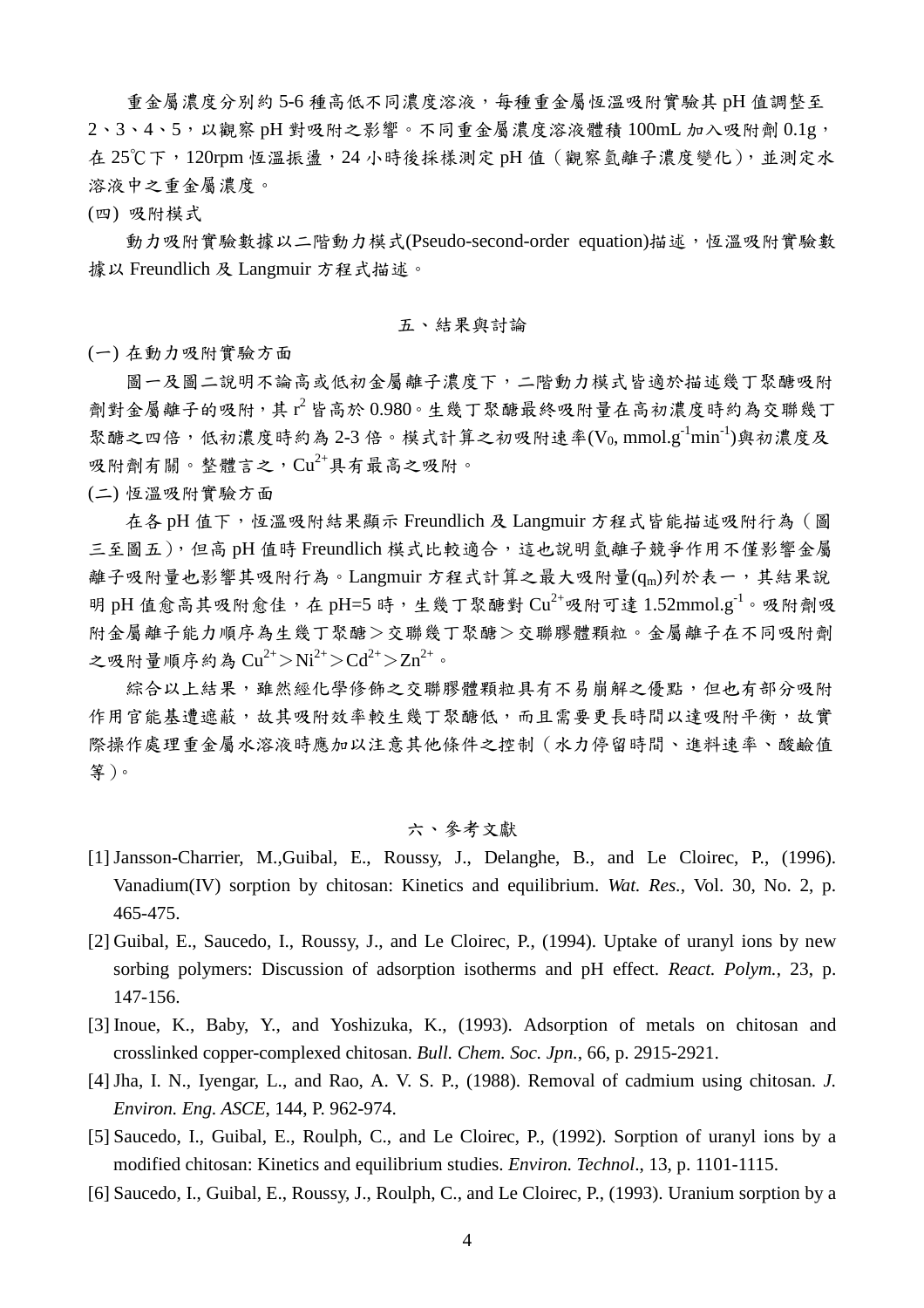glutamate glucan: A modified chitosan. Part 1. Equilibrium studies. *Water SA*, 19, P. 113-118.

- [7] Guzmán, J., Saucedo, R., Navarro, R., Revilla, J., and Guibal, E., (2002). Vanadium interactions with chitosan: Influence of polymer protonation and metal speciation. *Langmuir*, 18, p. 1567-1573.
- [8] Peniche-Covas, C., and Alvarez, L. W., (1992). *Journal of applied polymer science*, Vol. 46, p. 1147.
- [9] Dzul Erosa, M. S., Saucedo Medina, T. I., Navarro Mendoza, R., Avila Rodriguez, M., and Guibal, E., (2001). Cadmium sorption on chitosan sorbents: Kinetic and equilibrium studies. *Hydrometallurgy*, 61, p. 157-167.
- [10] Evans, J. R., Davids, W. G., MacRae, J. D., and Amirbahman, A., (2002). Kinetics of cadmium uptake by chitosan-based crab shells. Water Research, 36, p. 3219-3226.
- [11] Wan Ngah, W. S., Endud, C. S., and Mayanar, R., (2002). Removal of copper (II) ions from aqueous solution onto chitosan and cross-linked chitosan beads. *Reactive* & *Functional Polymers*, 50, p. 181-190.



圖一、交聯幾丁聚醣在(a)低濃度;2x10<sup>-4</sup>M 及(b)高濃度;1×10<sup>-3</sup>M 金屬離子之吸附動力



圖二、生幾丁聚醣在(a)低濃度;2x10<sup>-4</sup>M 及(b)高濃度;1×10<sup>-3</sup>M 金屬離子之吸附動力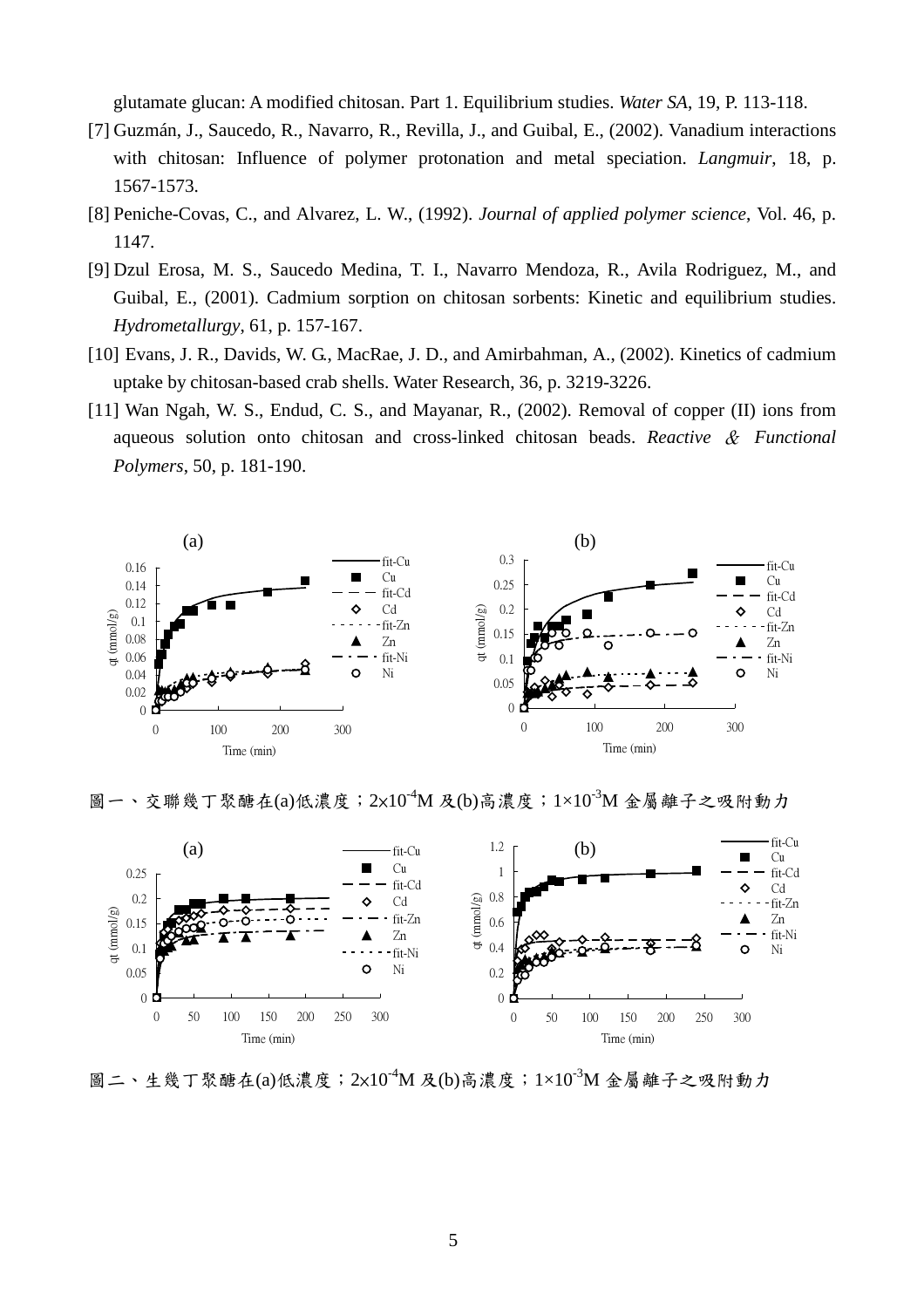

圖三、交聯膠體顆粒恆溫吸附擬合;(a) Langmuir (b) Freundlich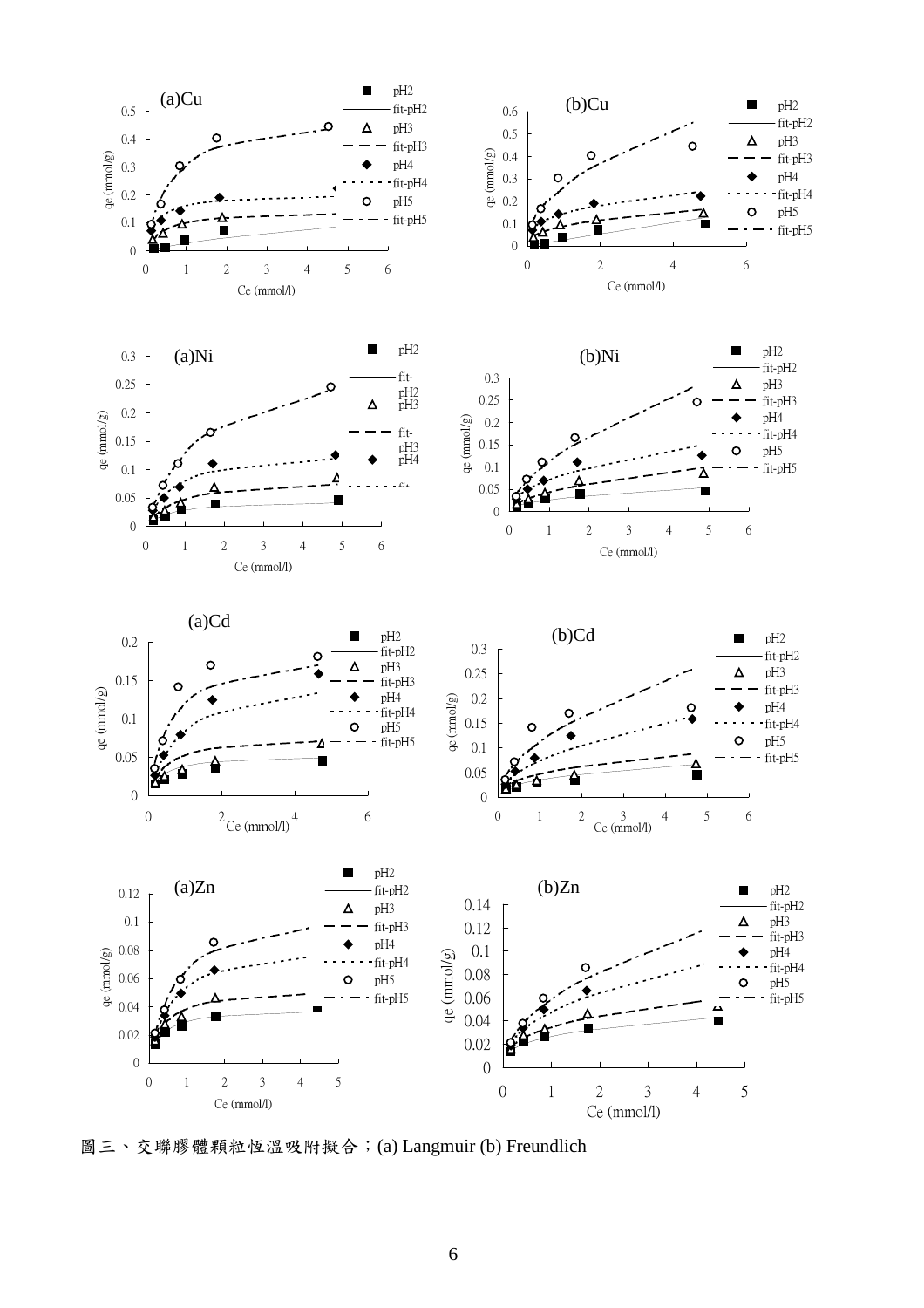

圖四、交聯幾丁聚醣恆溫吸附擬合;(a) Langmuir (b) Freundlich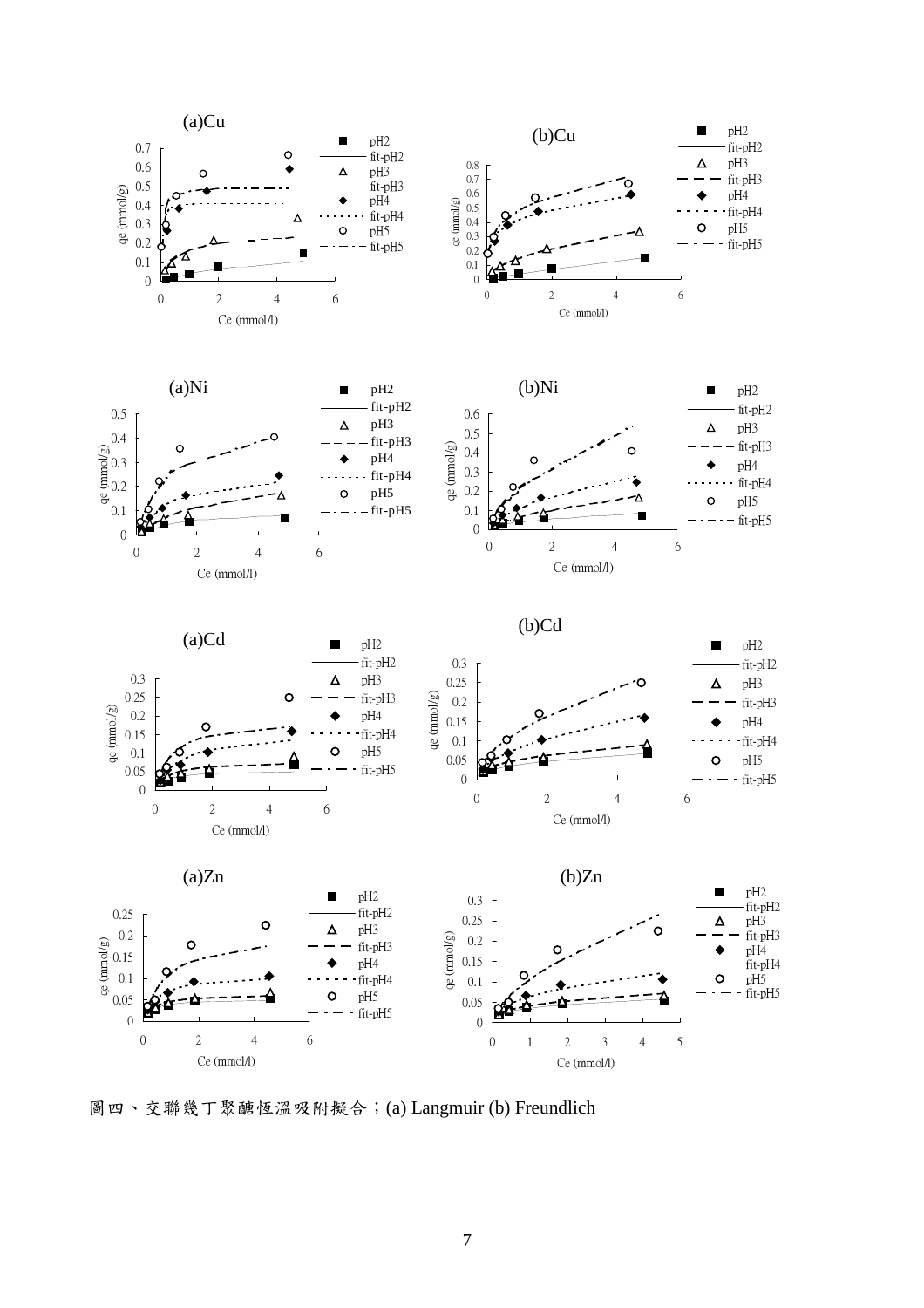

圖五、生幾丁聚醣恆溫吸附擬合;(a) Langmuir (b) Freundlich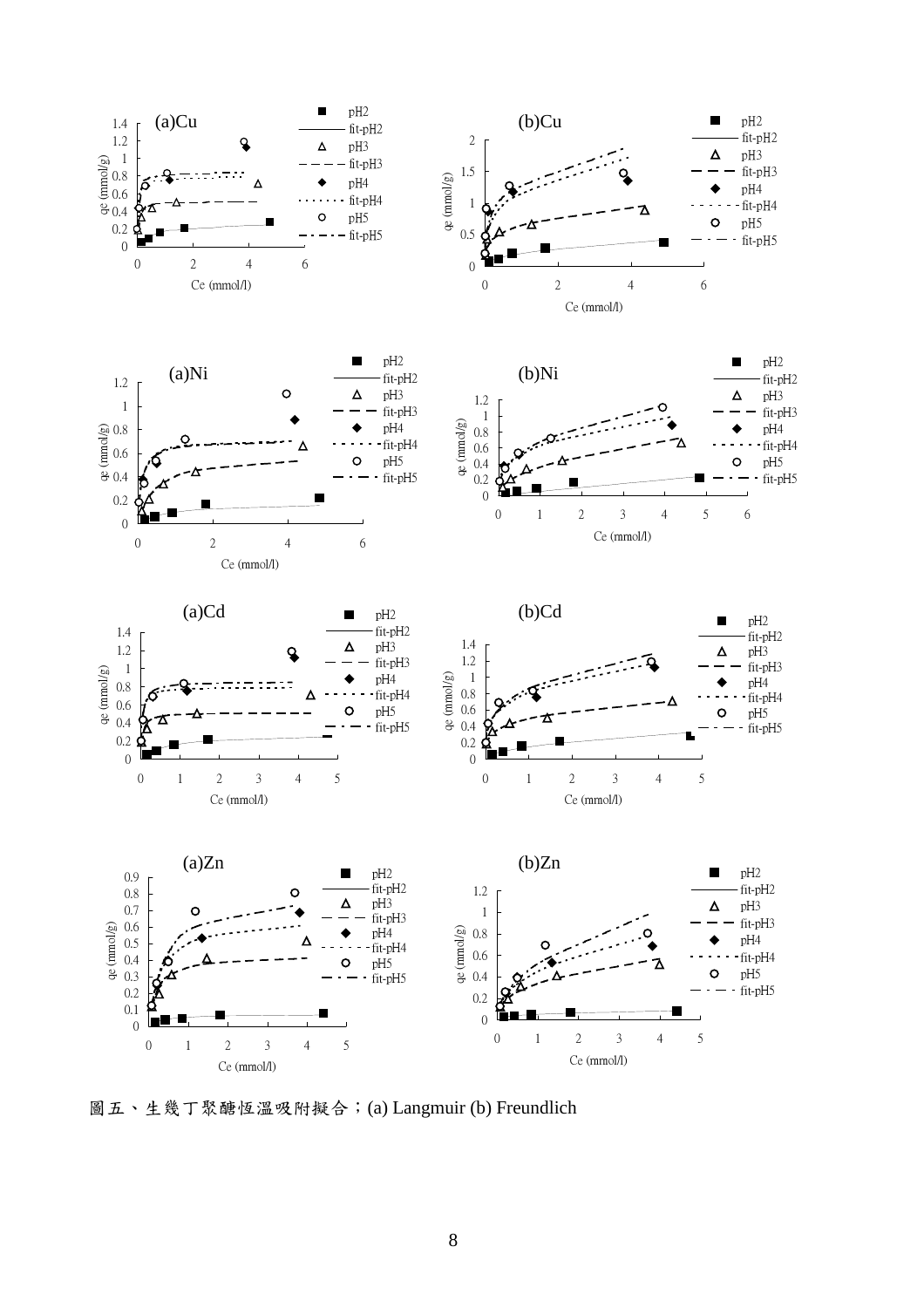表一、在 pH2-pH5 下, Langmuir 方程式計算之最大吸附量 $(q_m)$ 

|        | $q_m$ (mmol.g <sup>-1</sup> ) |                 |                 |                 |
|--------|-------------------------------|-----------------|-----------------|-----------------|
| 吸附劑    | Cu                            | Ni              | Cd              | Zn              |
| 生幾丁聚醣  | $0.303 - 1.522$               | $0.220 - 1.011$ | 0.281-0.856     | 0.072-0.807     |
| 交聯幾丁聚醣 | $0.195 - 0.500$               | $0.111 - 0.512$ | $0.053 - 0.193$ | $0.052 - 0.210$ |
| 交聯膠體顆粒 | $0.236 - 0.482$               | $0.047 - 0.316$ | $0.041 - 0.303$ | $0.039 - 0.112$ |

七、計畫成果自評

本研究內容與原計畫相符,並已達成預期目標。研究成果經深入解析後將可建立批次吸 附數據資料與模式描述說明,為日後吸附床處理重金屬污染奠立良好基礎。